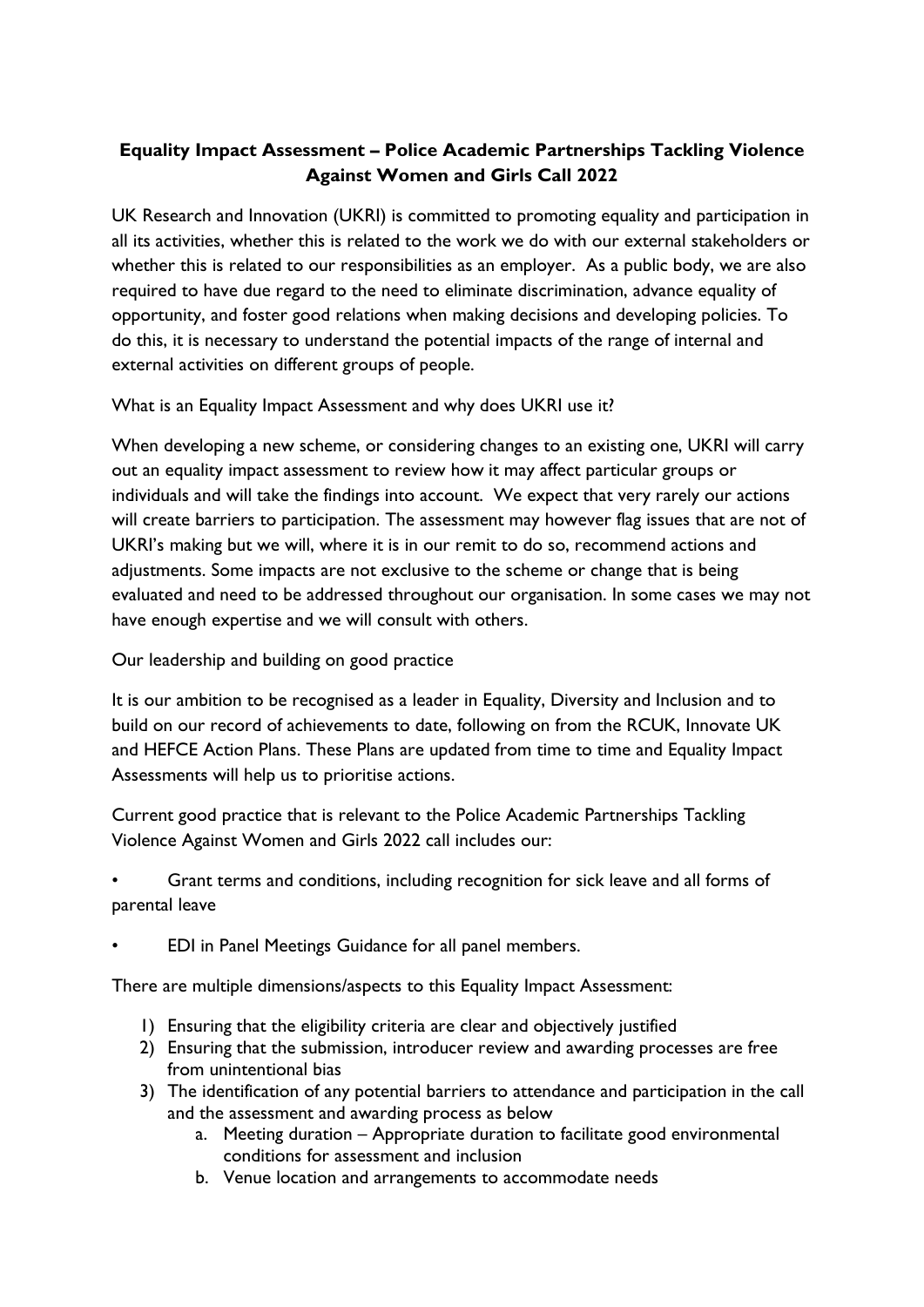- c. Broad ranging panel membership
- d. Meeting management/Chair/robust assessment criteria

| Question                 | <b>Response</b>                                               |
|--------------------------|---------------------------------------------------------------|
| I. Name of               | Police Academic Partnerships Tackling Violence Against        |
| policy/funding           | Women and Girls 2022                                          |
| activity/event being     |                                                               |
| assessed                 |                                                               |
|                          |                                                               |
|                          |                                                               |
| 2. Summary of aims       | This opportunity is for researchers from UK-based             |
| and objectives of the    | research organisations eligible for UKRI funding looking to   |
| policy/funding           | work in partnership with UK police constabularies and         |
| activity/event           | other agencies and stakeholders.                              |
|                          |                                                               |
|                          | Funding is available to establish new or grow existing multi- |
|                          | agency partnerships and undertake networking, knowledge       |
|                          | exchange and research co-design activities designed to help   |
|                          |                                                               |
|                          | tackle Violence against Women and Girls (VAWG) in a           |
|                          | partnership's location.                                       |
|                          |                                                               |
|                          |                                                               |
| 3. What involvement      | We have reviewed other Equality Impact Assessments            |
| and consultation has     | published for ESRC calls, spoken to colleagues who have       |
| been done in relation    | run successful programmes and consulted internally with       |
| to this policy? (e.g.    | the EDI group to ensure the assessment is comprehensive.      |
|                          |                                                               |
| with relevant groups and |                                                               |
| stakeholders)            | External consultation around the call and specification has   |
|                          | taken place with relevant identified external stakeholders    |
|                          | including the Policing CSA, College of Policing and           |
|                          | identified academics.                                         |
|                          |                                                               |
|                          | Internal Consultation within the Society Governance and       |
|                          | Security Team, Public Policy and Engagement Team and          |
|                          | with relevant ESRC Deputy Directors and our Director of       |
|                          | Research.                                                     |
| 4. Who is affected by    | Applicants to the Police Academic Partnership Tackling        |
|                          | Violence Against Women and Girls Call.                        |
| the policy/funding       |                                                               |
| activity/event?          |                                                               |
|                          | Internal and external stakeholders involved in the            |
|                          | consultation process.                                         |
|                          |                                                               |
|                          | Existing grant holders within ESRC's Crime, Justice and       |
|                          | Security portfolio.                                           |
|                          |                                                               |
|                          | Commissioning Panel Members for the Police Academic           |
|                          | Partnership Tackling Violence Against Women and Girls         |
|                          | Call.                                                         |
|                          |                                                               |
|                          |                                                               |
|                          | Specialist Introducers selected to look at the applications.  |
|                          |                                                               |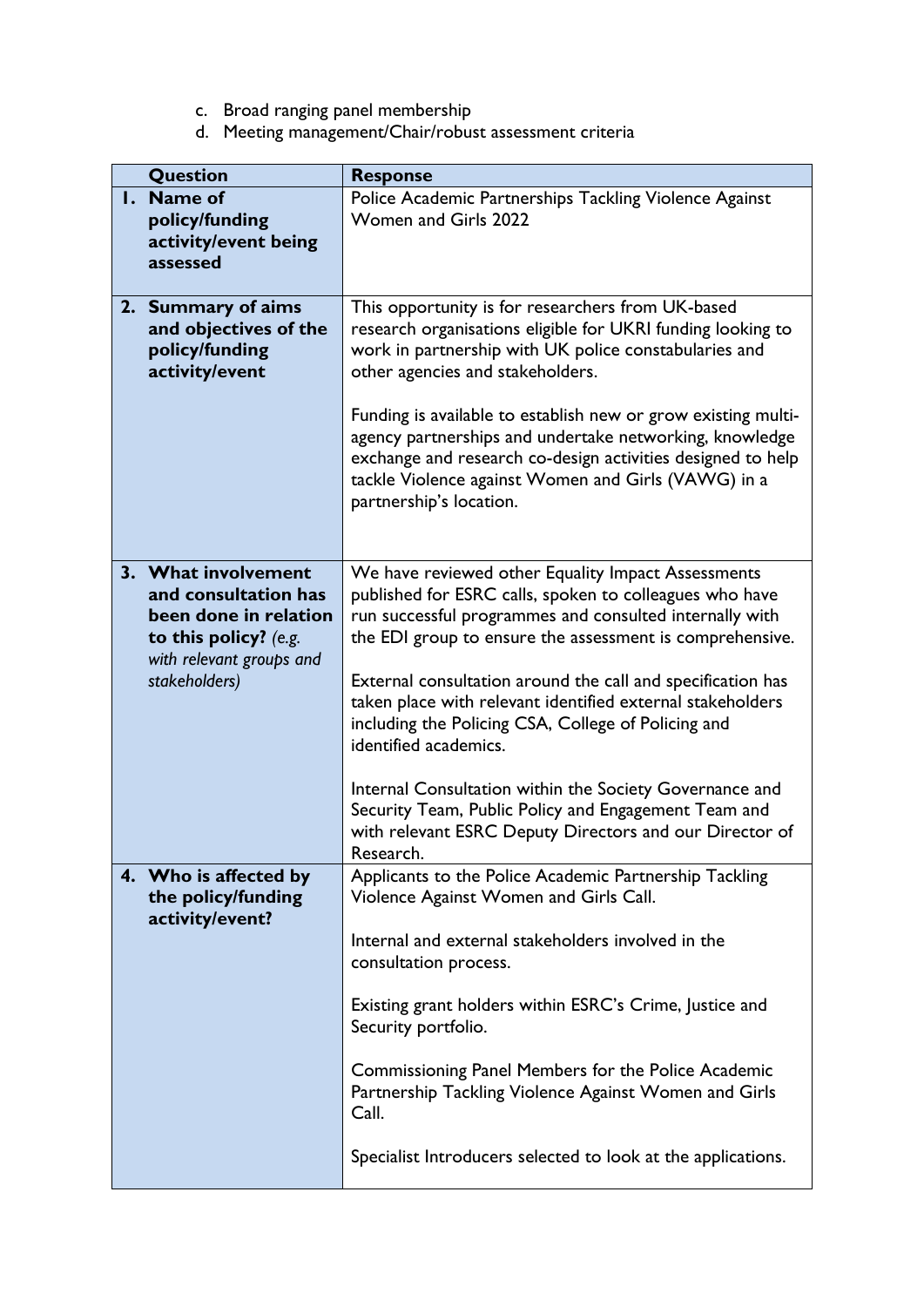|                      | ESRC staff working on and attending meetings for the<br>Police Academic Partnership Tackling Violence Against<br>Women and Girls Call. |
|----------------------|----------------------------------------------------------------------------------------------------------------------------------------|
| 5. What are the      | EDI characteristics among successful/unsuccessful                                                                                      |
| arrangements for     | applicants will be assessed as part of the review process at                                                                           |
| monitoring and       | the end of the call.                                                                                                                   |
| reviewing the actual |                                                                                                                                        |
| impact of the        | In addition, EDI considerations will be included in the                                                                                |
| policy/funding       | feedback form for panel members after the meeting.                                                                                     |
| activity/event?      |                                                                                                                                        |

# **GENERAL EQUALITY AND DIVERSITY CONSIDERATIONS**

ESRC's research commissioning processes are designed with fairness in mind.

### **Eligibility and criteria**

- The Police-Academic Partnerships Tackling Violence Against Women and Girls Call is open to all eligible research organisations (RO). Applicants are eligible for funding whether or not they are established members of a recognised RO, but applicants who are not an established member of a recognised RO must be accommodated by the RO and provided with appropriate facilities to carry out the research.
- Include if appropriate: Track record is not a funding criterion for the scheme, however call criteria sets out desires for police-academic partnerships with either previous experience of working together or feasibility of new partnership working. Whilst track record may play into panel decisions it should not be emphasised to the extent that innovative / potentially high impact partnership work by less established researchers is disadvantaged. Panels are instructed to assess the application in front of them and not to 'read between the lines' or give the benefit of the doubt based on the reputation of the individual applicant or team, as this would be a form of confirmation bias.

### **Standard Grant Terms and Conditions:**

- UKRI standard Grant Terms and Conditions comply with UK equality legislation and include provisions designed to mitigate against potential negative impacts (e.g. sick pay, parental and adoption leave, the possibility of part-time and flexible working, and grant extensions).
- Research Organisations are subject to equality legislation and have a duty to comply with it. RGC 8 states that 'The Research Organisation must assume full responsibility for staff funded from the grant and, in consequence, accept all duties owed to and responsibilities for these staff, including, without limitation, their terms and conditions of employment and their training and supervision, arising from the employer/employee relationship.' Universities are therefore required to make reasonable adjustments as required to support their staff.

#### **Panel recruitment:**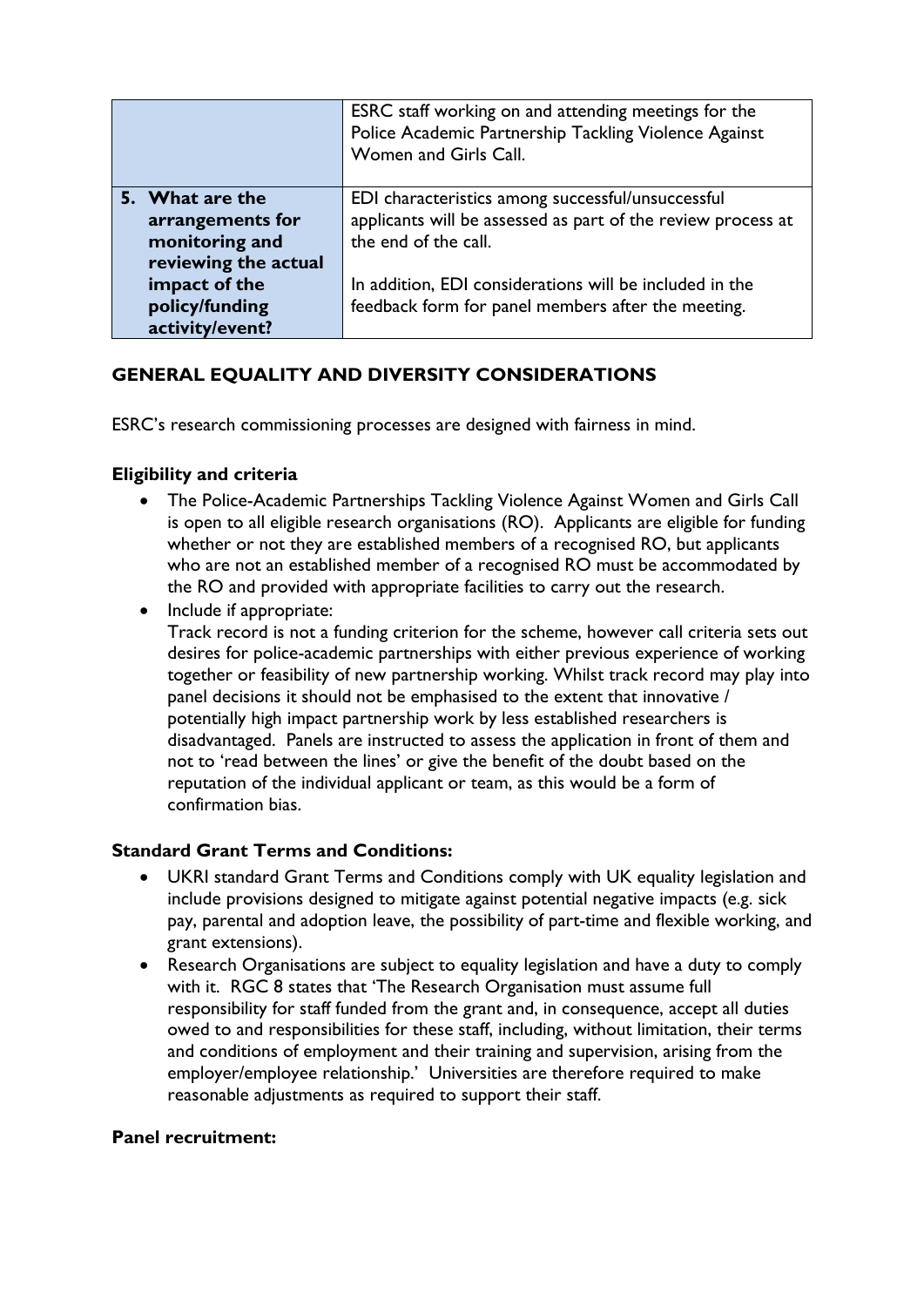- We will aim to ensure that the composition of the commissioning panel is diverse, with at least a 60:40 gender balance.
- We will ensure (if possible) that the chair and vice chair of the commissioning panel are not the same gender.
- Whilst panel members are appointed, first and foremost, based on expertise, we will aim to appoint a diverse panel membership. Final decisions take into account trying to balance the panels by gender and geography and seek to ensure a diversity of career stage and institutions. We will only make recruitment decisions which compromise diversity when it is objectively justified by the necessity to ensure the required breadth of subject expertise with high quality candidates.
- A tool has been developed which allows ESRC staff to assess the EDI characteristics of commissioning panels, and this will be used when appointing panels.

#### **Process**

- Introducers are required to evidence their views and scores. Where there is evidence of bias or an introducer has failed to provide evidence for their scores the review will not be used.
- All panel members will receive guidance which covers issues including fairness, objectivity and unconscious bias.
- It is the role of panel members to moderate and assess the quality of assessments and to agree final scores for each proposal. Panel members will be briefed on unconscious bias and encouraged to feel empowered to constructively challenge potential bias where they identify it. The Panel Chairs and Panel Secretaries play a particularly important role in this respect. An implementation intention statement will be read out at the beginning of the commissioning panel meeting which sets the tone for discussions and requires that panel members pay close attention to the scoring criteria and definitions.

| <b>Protected</b><br><b>Characteristic</b><br>Group | Is there a<br>potential<br>for positive<br>or negative<br>impact? | Please explain<br>and give<br>examples of any<br>evidence/data<br>used | <b>Action to address negative</b><br>impact (e.g. adjustment to<br>the policy) |
|----------------------------------------------------|-------------------------------------------------------------------|------------------------------------------------------------------------|--------------------------------------------------------------------------------|
| <b>Disability</b>                                  |                                                                   |                                                                        |                                                                                |
| (both mental                                       | Potential                                                         | Also see above,                                                        | Also see above, under General                                                  |
| and physical)                                      | negative                                                          | under General                                                          | <b>Equality and Diversity</b>                                                  |
|                                                    |                                                                   | Equality and<br><b>Diversity</b>                                       | Considerations.                                                                |
|                                                    |                                                                   | Considerations.                                                        | Solicit information from panel<br>meeting participants (in                     |
|                                                    |                                                                   | Je-S does not                                                          | confidence) about any additional                                               |
|                                                    |                                                                   | currently comply                                                       | requirements they may have to                                                  |
|                                                    |                                                                   | with disability<br>accessibility                                       | fully participate.                                                             |
|                                                    |                                                                   | schemes. This will                                                     | Ensure that venues offer an                                                    |
|                                                    |                                                                   | be picked up by                                                        | accessible and inclusive                                                       |
|                                                    |                                                                   | The Funding                                                            | environment for participants.                                                  |
|                                                    |                                                                   | Service.                                                               | Depending on the needs                                                         |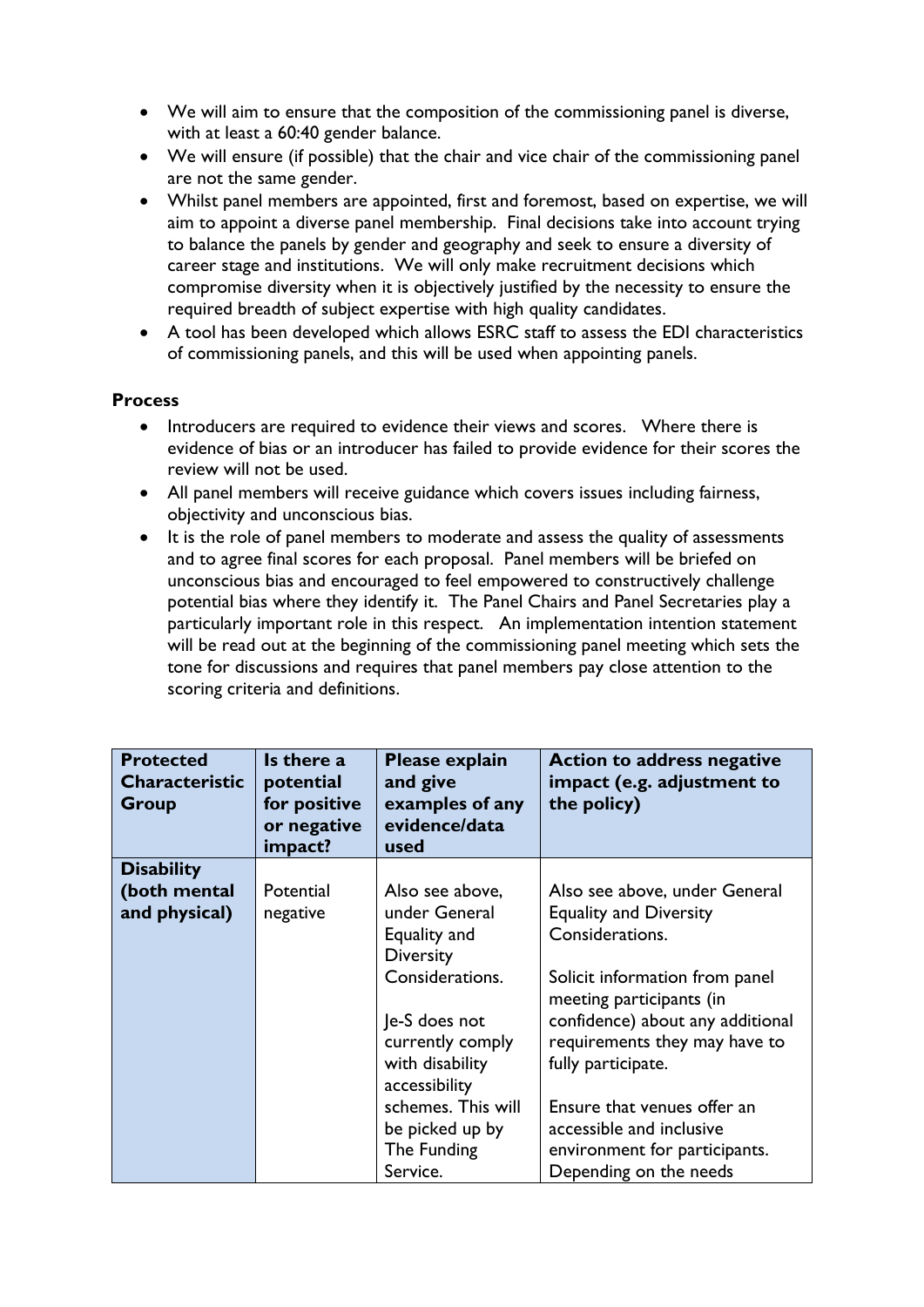|  |                       | identified, considerations might |
|--|-----------------------|----------------------------------|
|  | Applicants should     | include:                         |
|  | seek support from     | Accessibility for                |
|  | their own             | wheelchair users and             |
|  | institution's         | people with impaired             |
|  | research support      | mobility;                        |
|  | office.               | Induction loops for the          |
|  |                       | hearing impaired;                |
|  | Panel meeting         | If the meeting is taking         |
|  | attendees with        | place on an online               |
|  | physical disabilities | platform, then closed            |
|  | may have              | captions will be used for        |
|  | difficulties if       | the hearing impaired             |
|  | meeting venues        | Adequate lighting,               |
|  | cannot cater for      | alternative document             |
|  | their needs.          | formatting and potential         |
|  |                       | use of screen readers for        |
|  | Panel meeting         | the visually impaired;           |
|  | attendees with        | Dietary restrictions for         |
|  | neuro-disabilities    | those with coeliac,              |
|  | may experience        | diabetes etc.                    |
|  | difficulties with     | Provision of documents in        |
|  | concentration and     | sans-serif, dyslexia-            |
|  | focus during panel    | friendly fonts; and              |
|  | assessments.          | dyslexia-friendly formats;       |
|  |                       | Avoiding colours, lighting       |
|  |                       | etc that may trigger             |
|  |                       | migraines, epilepsy;             |
|  |                       | Ensuring that plenty of          |
|  |                       | breaks are built into the        |
|  |                       | agenda;                          |
|  |                       | Ensuring sufficiently bright     |
|  |                       | and spacious rooms;              |
|  |                       | Ensure that venues are           |
|  |                       | easily accessible to main        |
|  |                       | transport links.                 |
|  |                       | Consider paying T&S for          |
|  |                       | carers or support                |
|  |                       | workers to attend                |
|  |                       | alongside the participant        |
|  |                       | on a case by case basis,         |
|  |                       | where this is required and       |
|  |                       | not covered by the               |
|  |                       | Individual's own                 |
|  |                       | employment contract.             |
|  |                       | Where there are                  |
|  |                       | particular constraints           |
|  |                       | consider opportunities           |
|  |                       | for participants to engage       |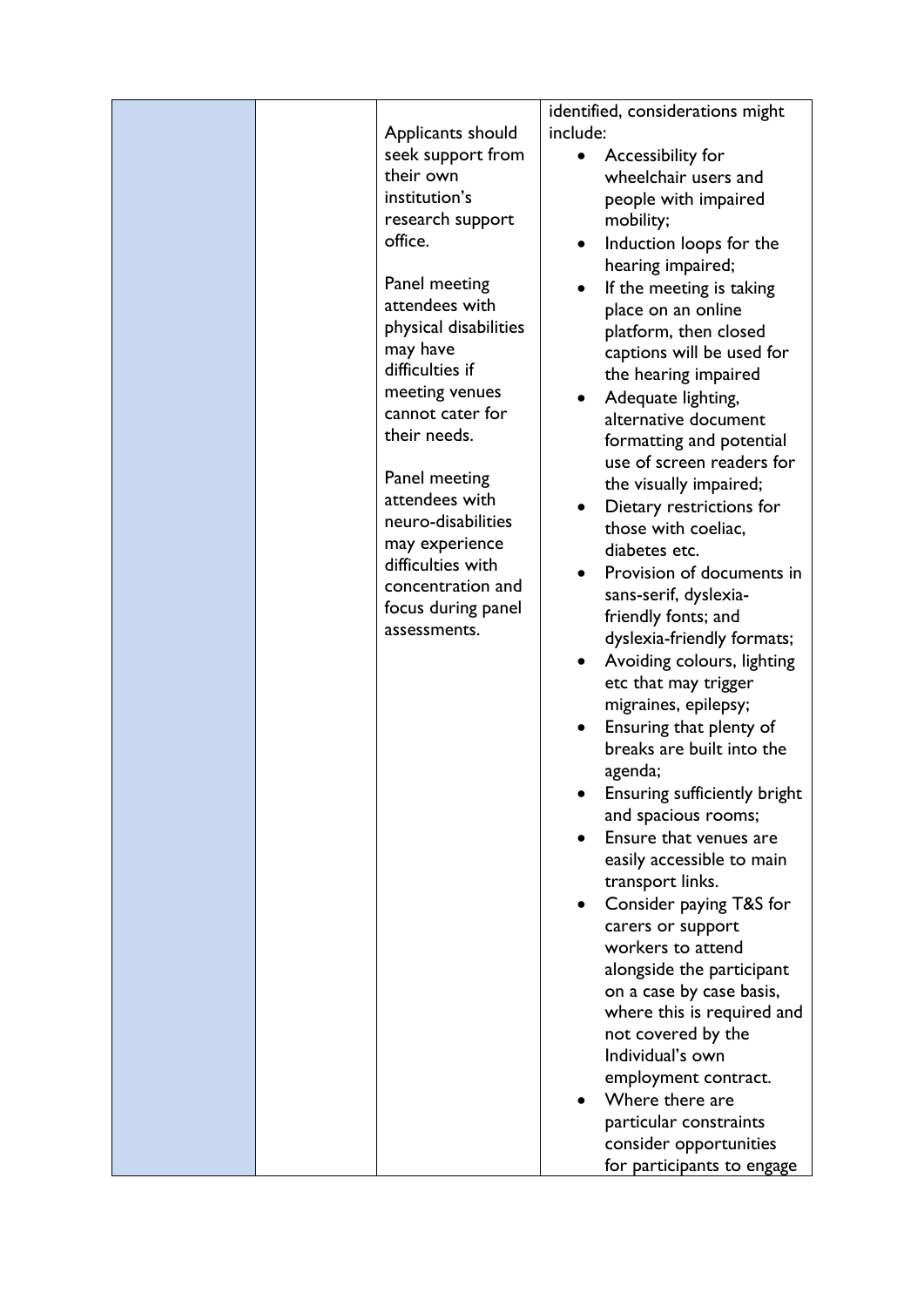|                                     |                       |                                                                                                                                                                                                                                                                                                                                                | in a different way (via<br>video-link, tele-                                                                                                                                                                                                                                                                                                                                                                                                                                                                                                                                                       |
|-------------------------------------|-----------------------|------------------------------------------------------------------------------------------------------------------------------------------------------------------------------------------------------------------------------------------------------------------------------------------------------------------------------------------------|----------------------------------------------------------------------------------------------------------------------------------------------------------------------------------------------------------------------------------------------------------------------------------------------------------------------------------------------------------------------------------------------------------------------------------------------------------------------------------------------------------------------------------------------------------------------------------------------------|
|                                     |                       |                                                                                                                                                                                                                                                                                                                                                | conference for instance).                                                                                                                                                                                                                                                                                                                                                                                                                                                                                                                                                                          |
|                                     |                       |                                                                                                                                                                                                                                                                                                                                                |                                                                                                                                                                                                                                                                                                                                                                                                                                                                                                                                                                                                    |
| <b>Gender</b><br>reassignment       | Potential<br>negative | Also see above,<br>under General<br>Equality and<br><b>Diversity</b><br>Considerations.<br>Trans people may<br>be absent from<br>work as a<br>consequence of<br>transition and<br>UKRI records may<br>show the wrong<br>gender.<br>Attendees may feel<br>unwelcome or<br>uncomfortable if<br>there are not<br>appropriate<br>accessible/unisex | Also see above, under General<br><b>Equality and Diversity</b><br>Considerations.<br>UKRI terms and conditions are<br>flexible in nature and absence as<br>a result of medical treatment.<br>We would expect that absence<br>related to transition would be<br>covered by the Research<br>Organisation's sick policy and<br>strongly encourage ROs to treat<br>absence relating to transition like<br>any other sick absence.<br>Consideration needs to be given<br>at UKRI level as to how records<br>(including Gateway to Research<br>and other communications<br>materials) might be adjusted. |
|                                     |                       | bathrooms<br>available.                                                                                                                                                                                                                                                                                                                        | The provision of unisex<br>bathrooms at future meetings.                                                                                                                                                                                                                                                                                                                                                                                                                                                                                                                                           |
| Marriage or<br>civil<br>partnership | Probably not.         | This is unlikely to<br>have an effect on<br>the inclusion of<br>those who are<br>married or in civil<br>partnerships.                                                                                                                                                                                                                          |                                                                                                                                                                                                                                                                                                                                                                                                                                                                                                                                                                                                    |
| Pregnancy<br>and maternity          | Potential<br>negative | Also see above,<br>under General<br>Equality and<br><b>Diversity</b><br>Considerations.<br>There may be<br>venue issues for<br>new mothers $-$ i.e.<br>no place for<br>breastfeeding<br>particularly if it is<br>an all-day event.                                                                                                             | Also see above, under General<br><b>Equality and Diversity</b><br>Considerations.<br>Provision for parental leave<br>(including maternity leave,<br>paternity leave and leave related<br>to surrogacy and adoption) are<br>covered in the UKRI terms and<br>conditions.<br>We should ensure the use of<br>gender neutral language -<br>parental leave, irrespective of<br>sexual orientation.                                                                                                                                                                                                      |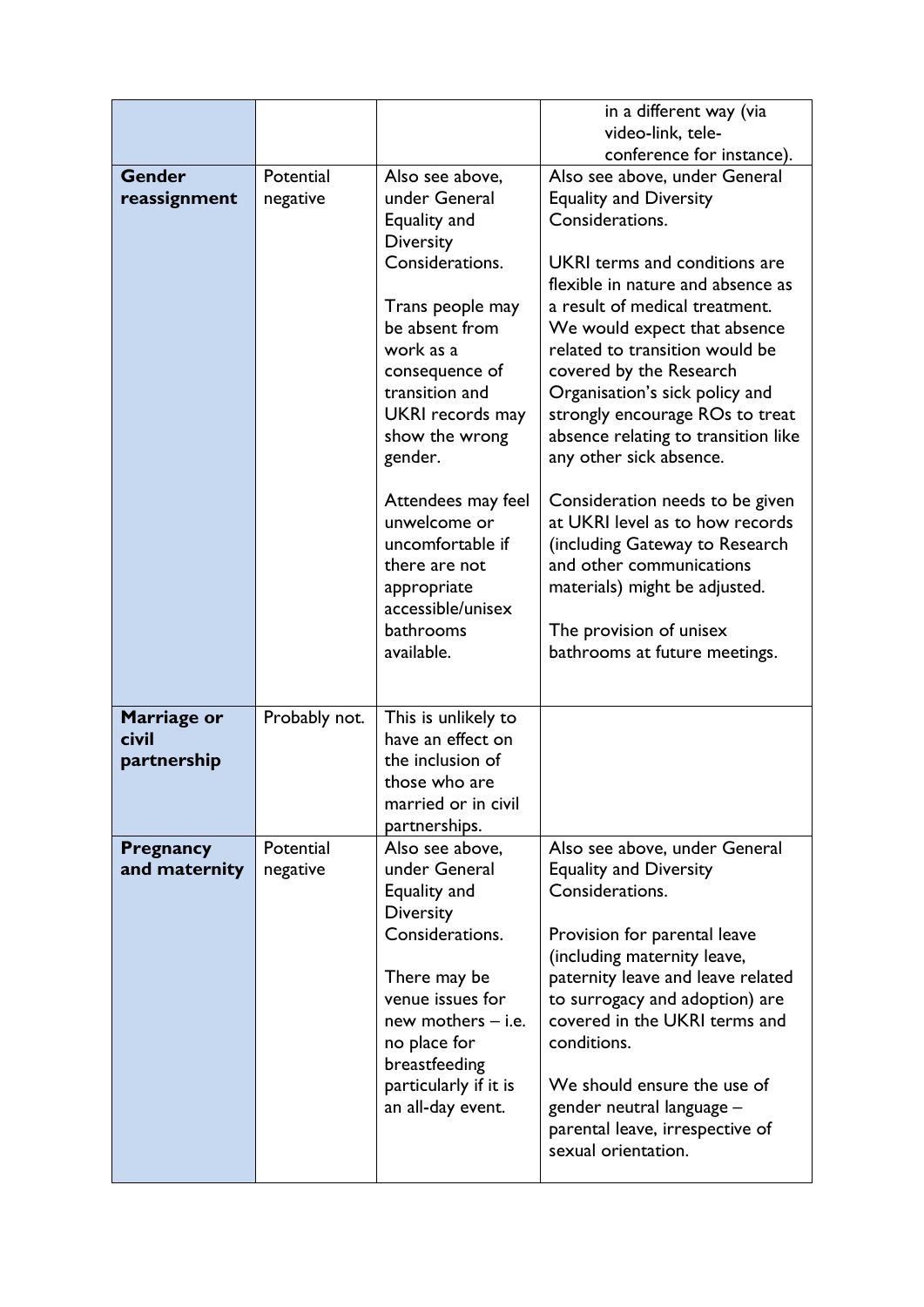|                                  |                       |                                                                                                                                                                                                                                                           | The costs of additional childcare<br>for grant-holders, beyond that<br>required to meet the normal<br>contracted requirements of the<br>job, and that are directly related<br>to the project, may be requested<br>as a directly incurred cost if the<br>institutional policy is to<br>reimburse them. However,<br>childcare costs associated with<br>normal working patterns may not<br>be sought.<br>Consider whether the venue for<br>the commissioning panel meeting<br>is able to provide facilities for<br>breastfeeding/expressing mothers<br>if necessary. If the meeting takes<br>place using an online platform,<br>then adequate breaks that<br>support breastfeeding/expressing<br>mothers will be provided.<br>Reimbursement of additional<br>childcare costs if the meeting<br>participant is otherwise unable to<br>attend (this could include<br>childcare at the venue, additional<br>hours of childcare in the child's<br>usual setting or paying for a<br>relative to travel to care for |
|----------------------------------|-----------------------|-----------------------------------------------------------------------------------------------------------------------------------------------------------------------------------------------------------------------------------------------------------|------------------------------------------------------------------------------------------------------------------------------------------------------------------------------------------------------------------------------------------------------------------------------------------------------------------------------------------------------------------------------------------------------------------------------------------------------------------------------------------------------------------------------------------------------------------------------------------------------------------------------------------------------------------------------------------------------------------------------------------------------------------------------------------------------------------------------------------------------------------------------------------------------------------------------------------------------------------------------------------------------------|
| Race<br>(including<br>ethnicity) | Potential<br>negative | See above, under<br><b>General Equality</b><br>and Diversity<br>Considerations.<br>There may be<br>potential for<br>bullying and<br>harassment to<br>occur during the<br>event, particularly<br>if more interactive<br>breakout sessions<br>are included. | school age children).<br>See above, under General<br><b>Equality and Diversity</b><br>Considerations (particularly in<br>relation to panel composition<br>and mitigations against<br>unconscious bias).                                                                                                                                                                                                                                                                                                                                                                                                                                                                                                                                                                                                                                                                                                                                                                                                    |
| <b>Religion or</b><br>belief     | Potential<br>negative | See above, under<br><b>General Equality</b><br>and Diversity<br>Considerations.                                                                                                                                                                           | Also see above, under General<br><b>Equality and Diversity</b><br>Considerations (particularly in<br>relation to panel composition                                                                                                                                                                                                                                                                                                                                                                                                                                                                                                                                                                                                                                                                                                                                                                                                                                                                         |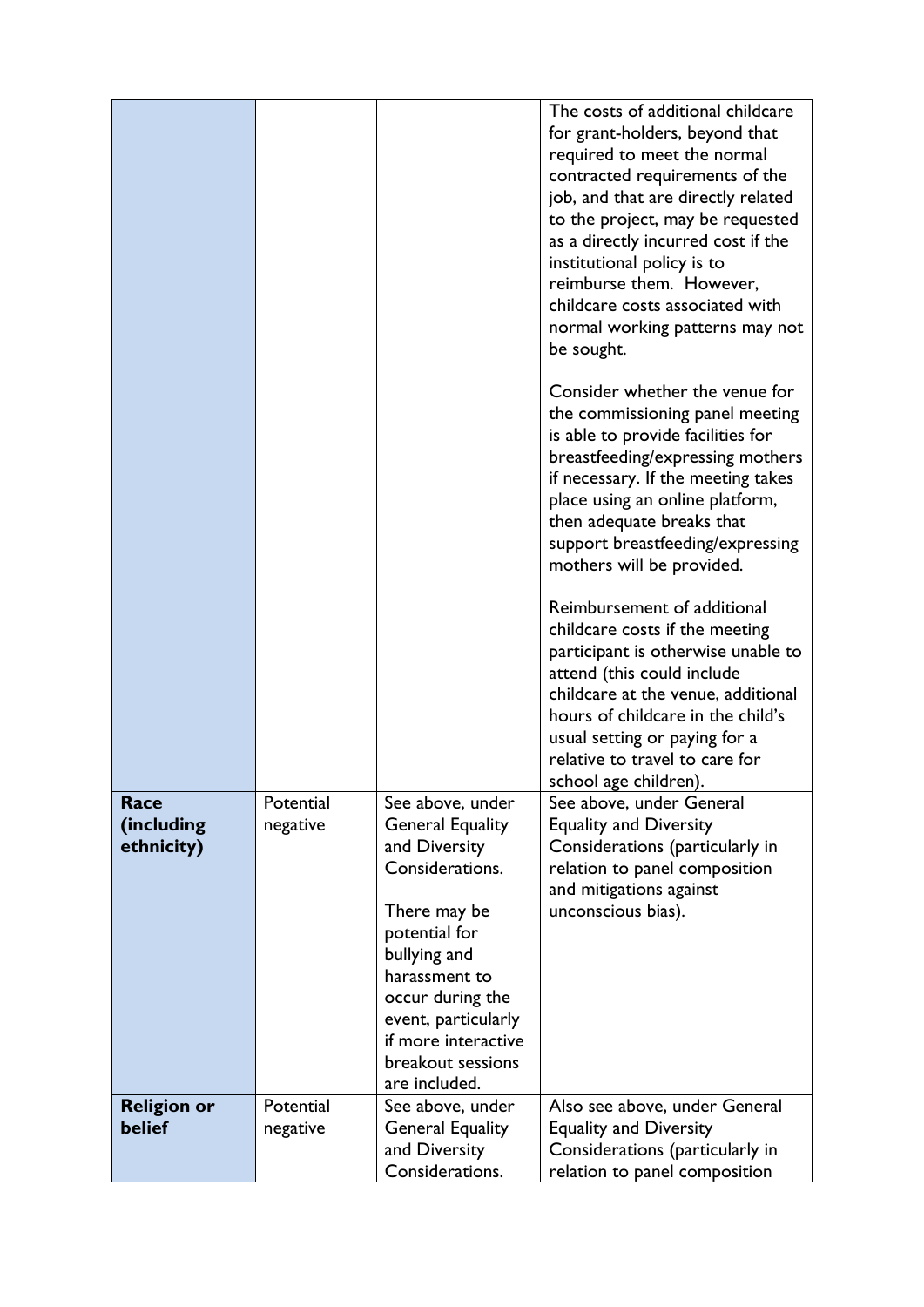|               |               |                       | and mitigations against                          |
|---------------|---------------|-----------------------|--------------------------------------------------|
|               |               | There could be        | unconscious bias)                                |
|               |               | potential             |                                                  |
|               |               | discrimination        | Ensure that religious observances                |
|               |               | because it is         | are considered when planning                     |
|               |               | known that            | panel meetings. Considerations                   |
|               |               | somebody (either a    | might include:                                   |
|               |               | panel member, a       | Scheduling meetings to                           |
|               |               | research applicant    | avoid major religious                            |
|               |               | or research           | festivals; (if impossible to                     |
|               |               | participants) has a   | avoid then consider                              |
|               |               | particular faith or   | mitigations - ie. during                         |
|               |               | belief.               | Ramadan ensuring that                            |
|               |               | If the event is all   | meetings finish early so                         |
|               |               | day this may          | that participants are able                       |
|               |               | discourage those      | to get home to break<br>their fast, awareness of |
|               |               | from religions        | the sensitivities around                         |
|               |               | which require         | offering Muslims meals                           |
|               |               | them to pray          | during periods of fasting);                      |
|               |               | throughout day to     | Accommodating dietary                            |
|               |               | attend.               | restrictions (ensuring that                      |
|               |               |                       | there is sufficient choice                       |
|               |               | Food at the event     | to allow all participants to                     |
|               |               | may not be            | $ext - recognising that$                         |
|               |               | appropriate for the   | some groups cannot eat                           |
|               |               | dietary               | pork or beef or shellfish,                       |
|               |               | requirements some     | that others avoid caffeine,                      |
|               |               | religions have - e.g. | ensuring that vegetarian                         |
|               |               | halal, beef.          | food is available if Kosher                      |
|               |               |                       | or Halal food is not                             |
|               |               |                       | provided) etc.;                                  |
|               |               |                       | Not scheduling meetings                          |
|               |               |                       | such that they would                             |
|               |               |                       | require travel late on                           |
|               |               |                       | Friday evenings (Jewish                          |
|               |               |                       | Sabbath) or on Fridays                           |
|               |               |                       | (Friday prayer, Islam)                           |
|               |               |                       | Allowing prayer breaks if<br>requested           |
| <b>Sexual</b> | Potential     | Also see above,       | Also see above, under General                    |
| orientation   | negative,     | under General         | <b>Equality and Diversity</b>                    |
|               | although few  | Equality and          | Considerations.                                  |
|               | opportunities | Diversity             |                                                  |
|               | for           | Considerations.       |                                                  |
|               | participants  |                       |                                                  |
|               | to disclose   | There may be          |                                                  |
|               | their sexual  | potential for         |                                                  |
|               | orientation.  | bullying and          |                                                  |
|               |               | harassment to         |                                                  |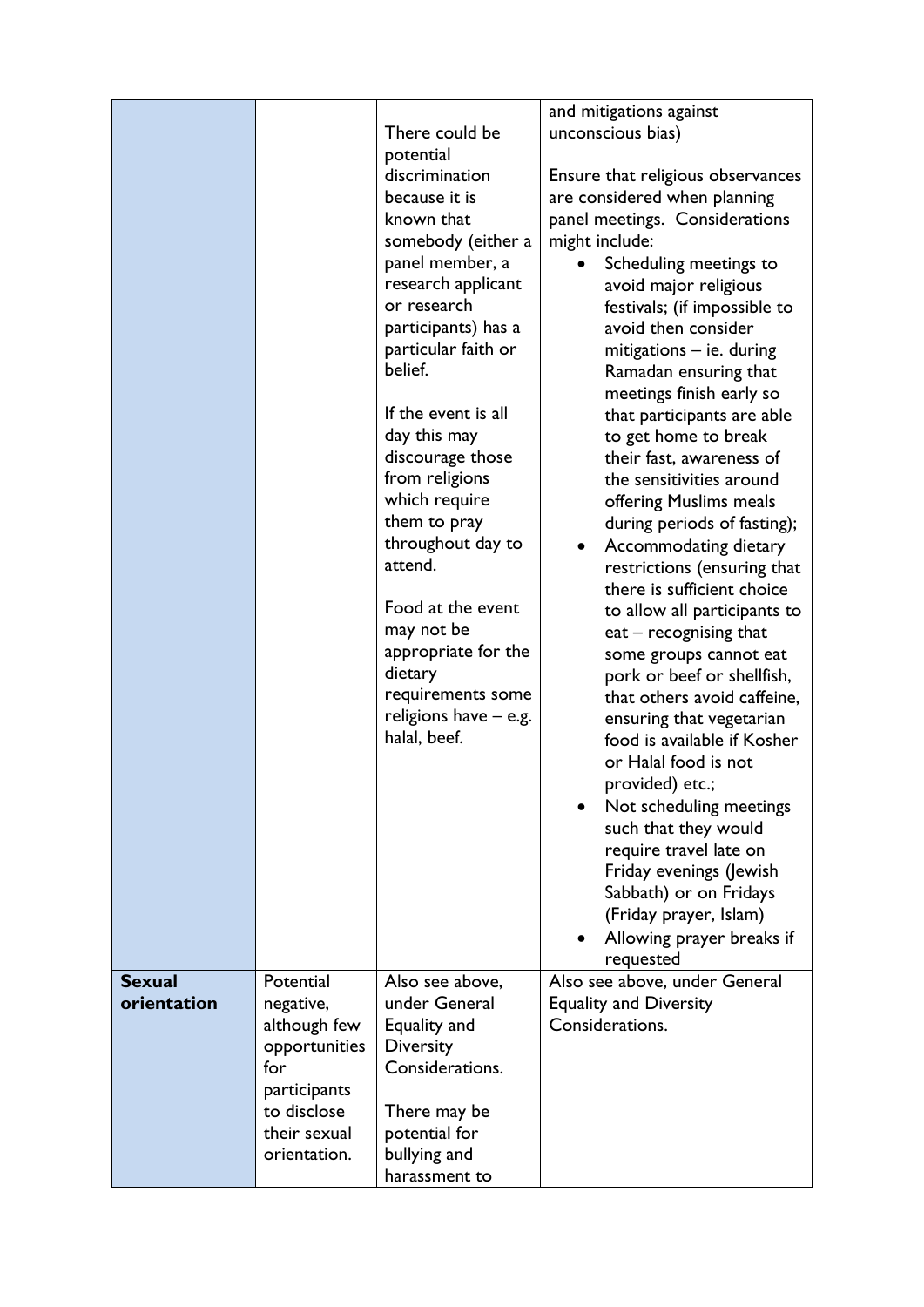|              |                                                                                               | occur during the<br>event, particularly<br>if more interactive<br>breakout sessions<br>are included.                                                                                                                                                                                                                                                                                     |                                                                                                                                                                                                                                                                                                                                                                                                                                                                                                                                                                                                          |
|--------------|-----------------------------------------------------------------------------------------------|------------------------------------------------------------------------------------------------------------------------------------------------------------------------------------------------------------------------------------------------------------------------------------------------------------------------------------------------------------------------------------------|----------------------------------------------------------------------------------------------------------------------------------------------------------------------------------------------------------------------------------------------------------------------------------------------------------------------------------------------------------------------------------------------------------------------------------------------------------------------------------------------------------------------------------------------------------------------------------------------------------|
| Sex (gender) | Potential<br>negative                                                                         | Also see above,<br>under General<br>Equality and<br><b>Diversity</b><br>Considerations.<br>Use of language<br>can present a<br>barrier to<br>participation and it<br>may be perceived<br>that those with<br>caring<br>responsibilities are<br>disadvantaged.<br>Panel members<br>may be<br>disadvantaged and<br>unable to attend<br>meetings if they<br>have caring<br>responsibilities. | Also see above, under General<br><b>Equality and Diversity</b><br>Considerations.<br>Ensure use of gender-neutral<br>language in call specification,<br>guidance, etc.<br>Ensure that the panel has<br>balanced gender representation<br>(aim for at worst 60:40 split)<br>Ensure that the meeting location<br>is suitable to allow easy return<br>home<br>Reimbursement of additional<br>childcare costs if the meeting<br>participant is otherwise unable to<br>attend (this could include<br>childcare at the venue, additional<br>hours of childcare in the child's<br>usual setting or paying for a |
|              |                                                                                               |                                                                                                                                                                                                                                                                                                                                                                                          | relative to travel to care for<br>school age children)                                                                                                                                                                                                                                                                                                                                                                                                                                                                                                                                                   |
| Age          | Potential<br>negative or<br>positive<br>depending on<br>scheme<br>eligibility<br>requirements | Also see above.<br>under General<br>Equality and<br><b>Diversity</b><br>Considerations.<br>Early career<br>researchers* may<br>be disadvantaged<br>as they don't have<br>the same track<br>record to draw on<br>as an experienced<br>researcher.<br>(*It is assumed that<br>early career<br>researchers are<br>generally younger<br>than their more                                      | Also see above, under General<br><b>Equality and Diversity</b><br>Considerations.<br>Track record is not an explicit<br>criterion, given likely relationship<br>to career stage and hence<br>(indirectly) age. Panel members<br>are briefed to make clear that<br>they should be assessing the<br>application in front of them and<br>not reading between the lines.<br>They should assess an individual's<br>capability to deliver their<br>proposed research.<br>Use of a variety of different<br>communication strategies<br>including social media to ensure                                         |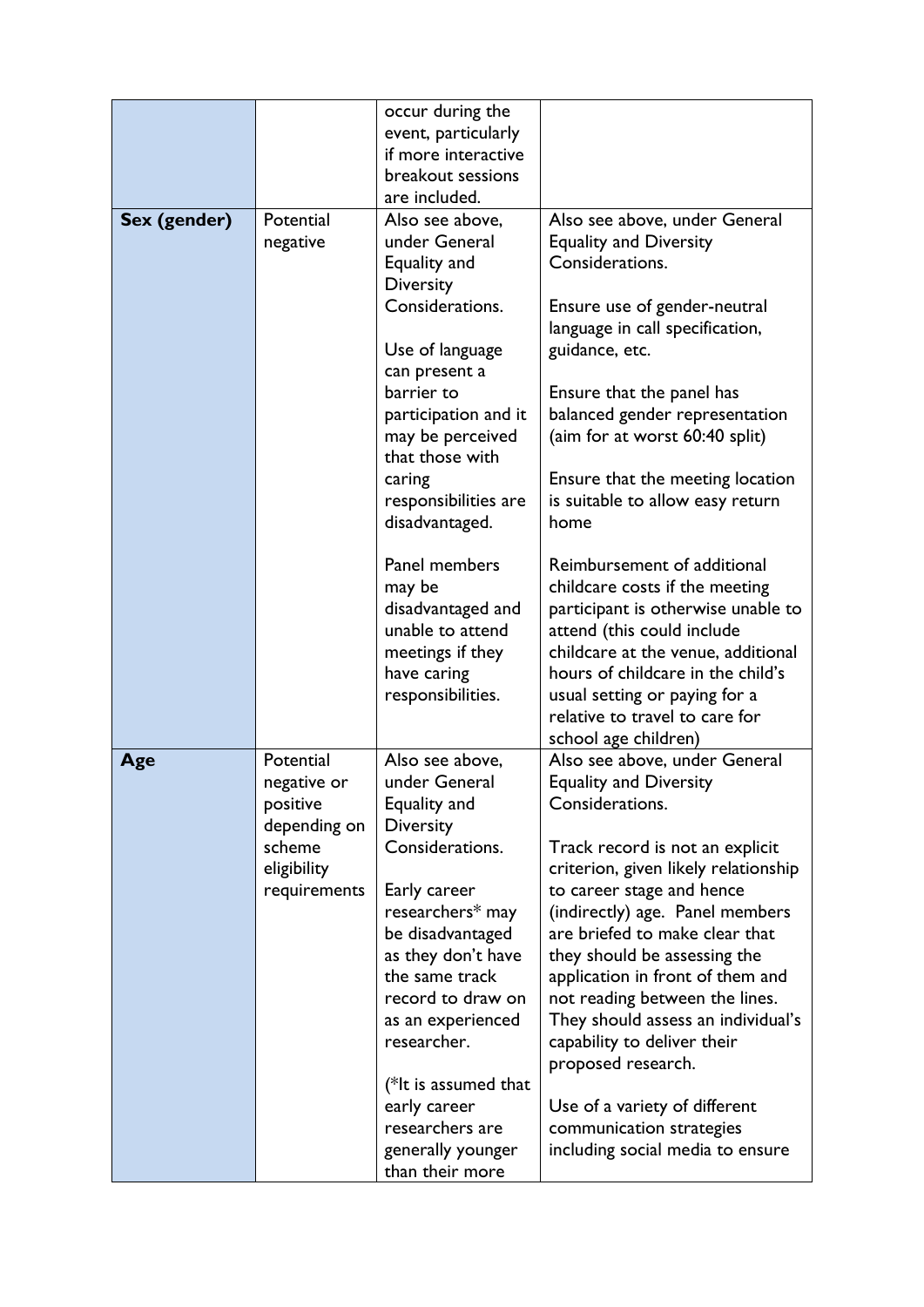|                     |                                     | experienced peers,<br>although this by no<br>means always the<br>case. This is why<br>this point has been | that our messages reach the<br>widest possible target audience.        |
|---------------------|-------------------------------------|-----------------------------------------------------------------------------------------------------------|------------------------------------------------------------------------|
|                     |                                     | included under<br>ʻage').                                                                                 |                                                                        |
| <b>Other</b>        | Potential                           |                                                                                                           | ROs need to be clear of their                                          |
| characteristics     | negative.                           |                                                                                                           | responsibilities. The Research                                         |
| not protected       | <b>ESRC</b> is                      |                                                                                                           | funding guide states:                                                  |
| under the           | committed to                        |                                                                                                           | 'The Research Organisation is                                          |
| <b>Equality Act</b> | go above and                        |                                                                                                           | responsible for compliance with                                        |
|                     | beyond bare                         |                                                                                                           | the terms of the Equality Act                                          |
|                     | compliance                          |                                                                                                           | 2010 including any subsequent                                          |
|                     | with                                |                                                                                                           | amendments introduced while                                            |
|                     | <b>Equalities</b><br>legislation to |                                                                                                           | work is in progress; and for<br>ensuring that the expectations         |
|                     | ensure that                         |                                                                                                           | set out in the RCUK statement                                          |
|                     | our                                 |                                                                                                           | of expectations for equality and                                       |
|                     | processes are                       |                                                                                                           | diversity are met'.                                                    |
|                     | as fair and                         |                                                                                                           |                                                                        |
|                     | equitable as                        |                                                                                                           | Call specifications should draw                                        |
|                     | they can be.                        |                                                                                                           | attention to ESRC's aspirations                                        |
|                     | For instance,                       |                                                                                                           | around ED&I. Applicants should                                         |
|                     | we wish to<br>ensure that           |                                                                                                           | be alerted to the fact that if they                                    |
|                     | potential                           |                                                                                                           | wish to participate in an ESRC-<br>led activity but find that they are |
|                     | applicants                          |                                                                                                           | barred from doing so as a                                              |
|                     | and                                 |                                                                                                           | consequence of ED&I                                                    |
|                     | stakeholders                        |                                                                                                           | considerations they should                                             |
|                     | are not                             |                                                                                                           | contact the office for advice.                                         |
|                     | disadvantaged                       |                                                                                                           |                                                                        |
|                     | by geography,                       |                                                                                                           | We work to ensure that panels                                          |
|                     | institutional                       |                                                                                                           | are balanced as far as possible                                        |
|                     | status etc.                         |                                                                                                           | (within the constraints of quality                                     |
|                     |                                     |                                                                                                           | and appropriateness) across the                                        |
|                     |                                     |                                                                                                           | range of protected<br>characteristics, and across                      |
|                     |                                     |                                                                                                           | broader characteristics including                                      |
|                     |                                     |                                                                                                           | participation from post-1992 and                                       |
|                     |                                     |                                                                                                           | <b>Russell Group institutions,</b>                                     |
|                     |                                     |                                                                                                           | ensuring that we have a good                                           |
|                     |                                     |                                                                                                           | geographical spread of panel                                           |
|                     |                                     |                                                                                                           | members across the four nations                                        |
|                     |                                     |                                                                                                           | of the UK, and across a diversity                                      |
|                     |                                     |                                                                                                           | of career stages and paths.                                            |

**Evaluation:**